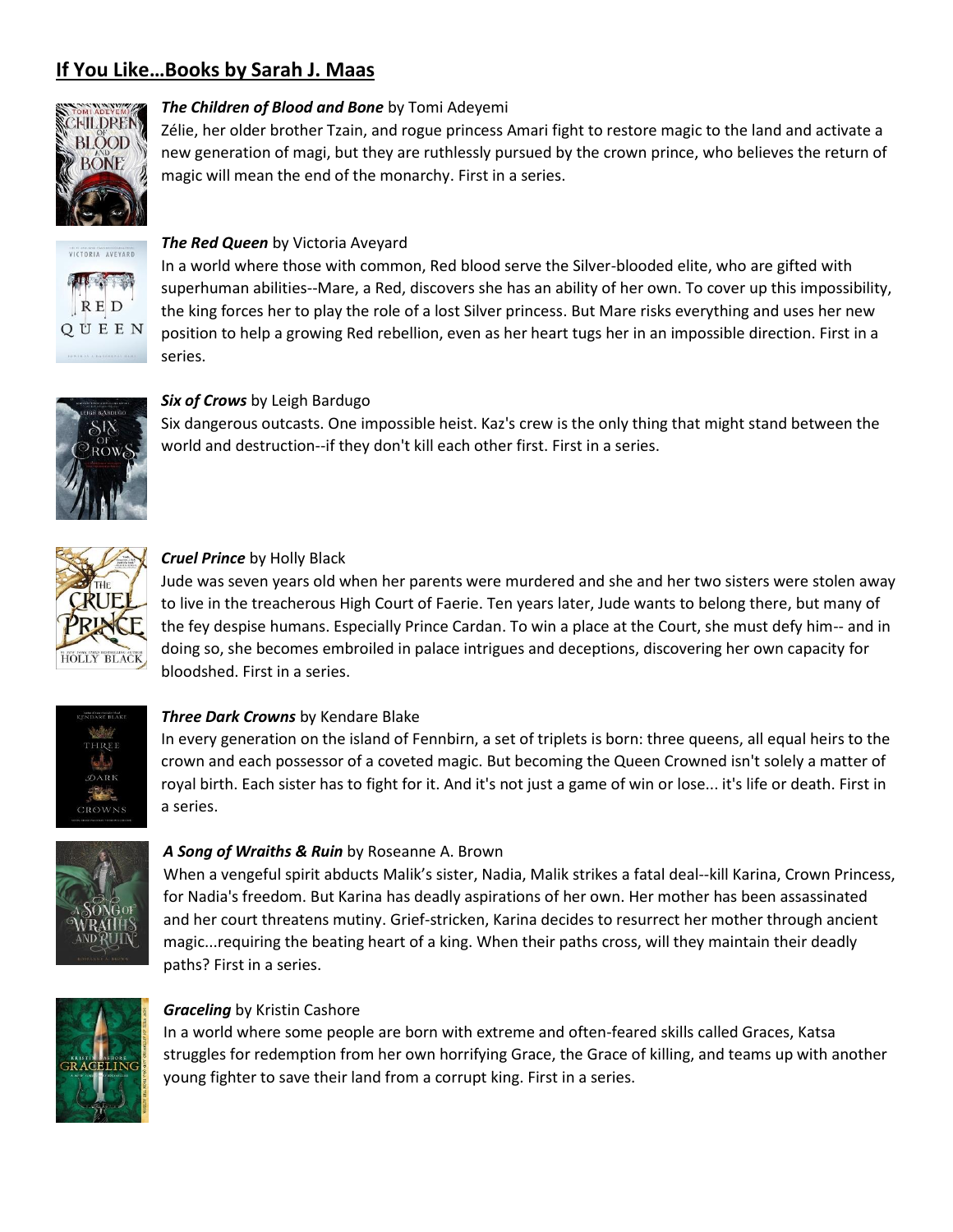

# *The Belles* by Dhonielle Clayton

The Belles are revered, for they control Beauty, and Beauty is a commodity coveted above all else. Camellia wants to be the Belle chosen to live in the royal palace, to tend to the royal family and their court, to be recognized as the most talented Belle in the land. But she soon finds that behind the gilded palace walls live dark secrets. First in a series.



# *Truthwitch* by Susan Dennard

Safiya is a Truthwitch, able to discern truth from lie. Iseult is a Threadwitch, seeing the invisible ties that bind and entangle the lives around her-- but not those that touch her own heart. With the help of Prince Merik, a Windwitch-- and the hindrance of a Bloodwitch bent on revenge-- the friends must fight emperors, princes, and mercenaries alike, who will stop at nothing to get their hands on a Truthwitch. First in a series.



# *We Hunt the Flame* by Hafsah Faizal

Zafira is the Hunter, disguising herself as a man when she braves the cursed forest of the Arz to feed her people. Nasir is the Prince of Death, assassinating those foolish enough to defy his autocratic father, the king. Both are legends in the kingdom of Arawiya-- but neither wants to be. When Zafira embarks on a quest to uncover a lost artifact that can restore magic to her suffering world and stop the Arz, Nasir is sent by the king on a similar mission: retrieve the artifact and kill the Hunter. First in a series.



#### *Serpent & Dove* by Shelby Mahurin

Two years ago Louise le Blanc fled her coven and took shelter in the city of Cesarine, forsaking all magic. Sworn to the Church as a Chasseur, Reid Diggory has lived by one principle: Thou shalt not suffer a witch to live. Then a wicked stunt forces the two into holy matrimony. Lou is unable to ignore her growing feelings, yet powerless to change what she is. A choice must be made... and love makes fools of us all. First in a series.



#### *Seafire* by Natalie Parker

Follows Caledonia Styx, captain of her own ship, the Mors Navis, and its all-female crew as they strive to defeat the powerful fleet of Aric Athair, the vicious warlord who has taken their homes and families. First in a series.



## *Kiss of Deception* by Mary E. Pearson

On the morning of her wedding, Princess Lia flees to a distant village. She settles into a new life, intrigued when two mysterious and handsome strangers arrive--and unaware that one is the jilted prince and the other an assassin sent to kill her. Deception abounds, and Lia finds herself on the brink of unlocking perilous secrets. First in a series.



#### *Snow Like Ashes* by Sara Raasch

Sixteen years ago the Kingdom of Winter was conquered and its citizens enslaved, leaving them without magic or a monarch. Now the Winterians' only hope for freedom is the eight survivors who managed to escape, and who have been waiting for the opportunity to steal back Winter's magic and rebuild the kingdom ever since. When scouts discover the location of the ancient locket that can restore Winter's magic, Meira decides to go after it herself--only to find herself thrust into a world of evil magic and

dangerous politics. First in a series.